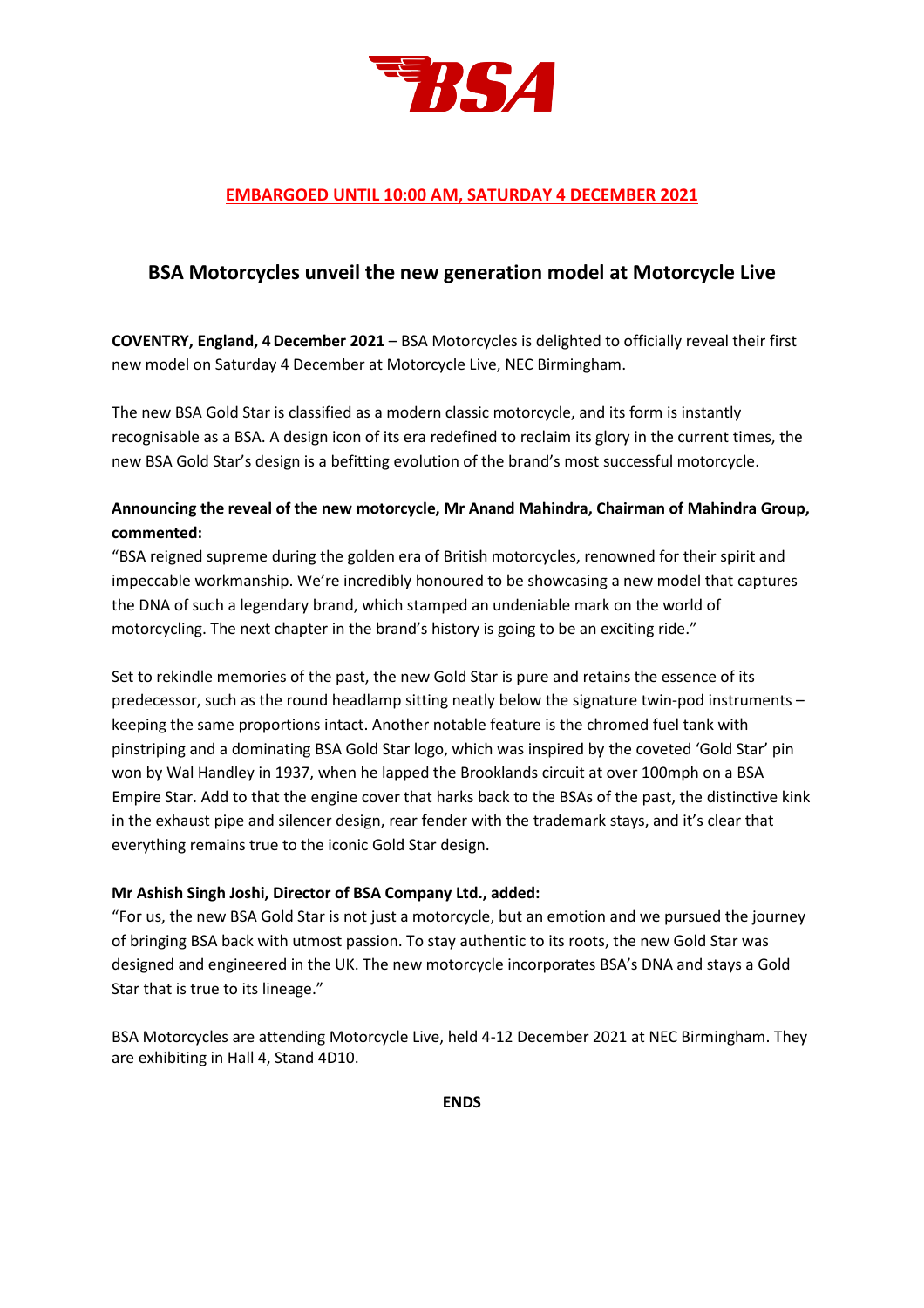

## **PRODUCT DETAILS**

### **Design:**

The twin-pod instruments feature individual analogue speedometer and tachometer units with LCD multi-functional display. The needles feature the same reverse sweep function as the original Smiths clocks. The separate tell-tale pod on the headlamp housing is another nod to the era gone by.

The fuel tank builds on the tank of the M24 and DB34 Gold Star, with similar chrome touches on the sides, an offset fuel filler cap and a dash of colour with contrasting pin stripe. The BSA logo commands the same prominent position on either side.

A lot of detail has gone into styling the engine, which is based on a pre-unit single and retains the same looks for authenticity.

The proportions have grown, and the neat packaging lends the new motorcycle a very handsome stance. The new BSA Gold Star rides on wire-spoke alloy wheels –18-inch front and 17-inch rear – giving it a quintessential classic character. A flat seat not only complements the overall design but also works with the optimised handlebar and foot peg position to offer a seating position that's commanding yet comfortable.

The rear is kept minimalistic, with a reimagination of the original Lucas lamps but with modern LED technology within. The signature fender stays – finished in chrome to complete the persona of the new motorcycle.

The new BSA Gold Star will also be available in Legacy Edition, which is inspired by the Gold Stars of the past and finished in a special 'Silver Sheen' colour.

The other unique touches on the Legacy Edition include chrome-finished fenders, mirrors and levers, polished engine covers, white beaded seat and a gloss black finish on instruments, headlight cover and foot pegs, along with chromed components across the motorcycle.

The new BSA Gold Star is available in Insignia Red, Dawn Silver, Midnight Black, Highland Green and Silver Sheen (Legacy Edition).

### **Engine:**

The new BSA Gold Star inherits the soul of its forerunners and combines it with modern technology to deliver an authentic and reliable BSA riding experience. This modern classic is powered by a 652cc single-cylinder engine – a tribute to the original model.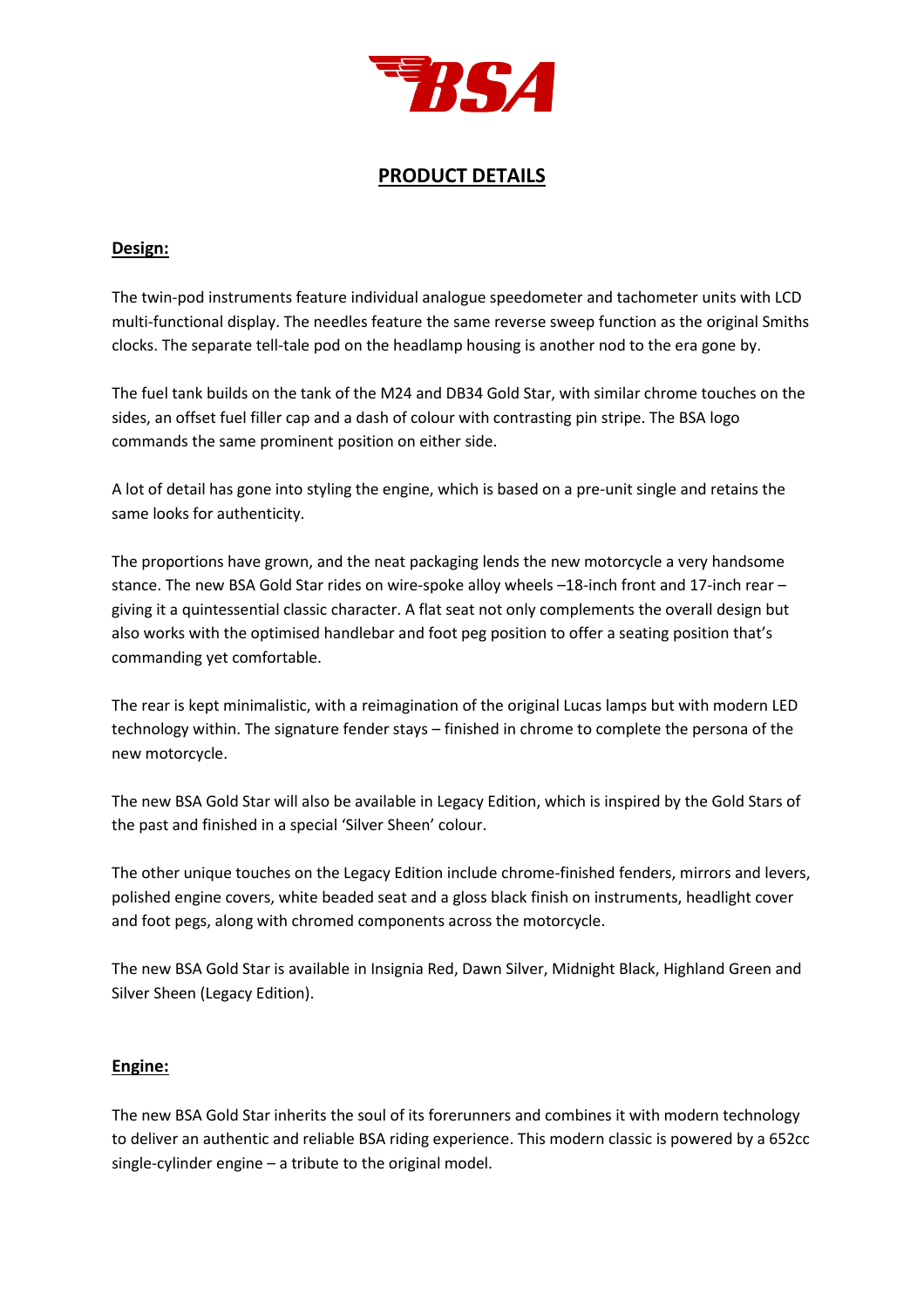

# **PRODUCT DETAILS (Cont.)**

The engine is liquid-cooled and features four valves operated by dual overhead camshafts, yet it also sports the classic fins dating back to the Gold Star's original air-cooled engine. This culminates in an engine that delivers a peak power of 45hp and peak torque of 55Nm. The engine has been developed by BSA in partnership with the Technical University of Graz to meet the latest emission standards, without compromising on performance and character.

Designed for a 'torquey' feel throughout the rev range, the engine is made with just one objective – riding pleasure. No matter what your riding style is and irrespective of where you ride, the engine feels right at home. Torque starts building up from as low as 1800rpm, delivering a healthy flow throughout the rev range and resulting in effortless cruising and bursts of acceleration when needed.

### **Chassis:**

Forming the backbone of the new BSA Gold Star is an all-new dual-cradle chassis with a D-Loop integrated into the design; another signature element from the original model. The front wheel is suspended via 41mm telescopic forks while the rear features a traditional swingarm with twin shock absorbers, featuring a 5-step preload adjustment.

To stay true to its classic roots and yet deliver agile handling, the Gold Star gets 18-inch wheels at the front and 17-inch wheels at the rear, shod with premium Pirelli Phantom Sportscomp tyres that come with a vintage tread pattern and great handling characteristics. Braking is handled by Brembo featuring a single 320mm disc at the front and 255mm disc at the rear, and equipped with Continental dual channel ABS.

All this results in a confidence inspiring and engaging ride with agile low-speed handling and poised high-speed manners, which makes the new BSA Gold Star a motorcycle that is as much at home in the city as it is on the open road.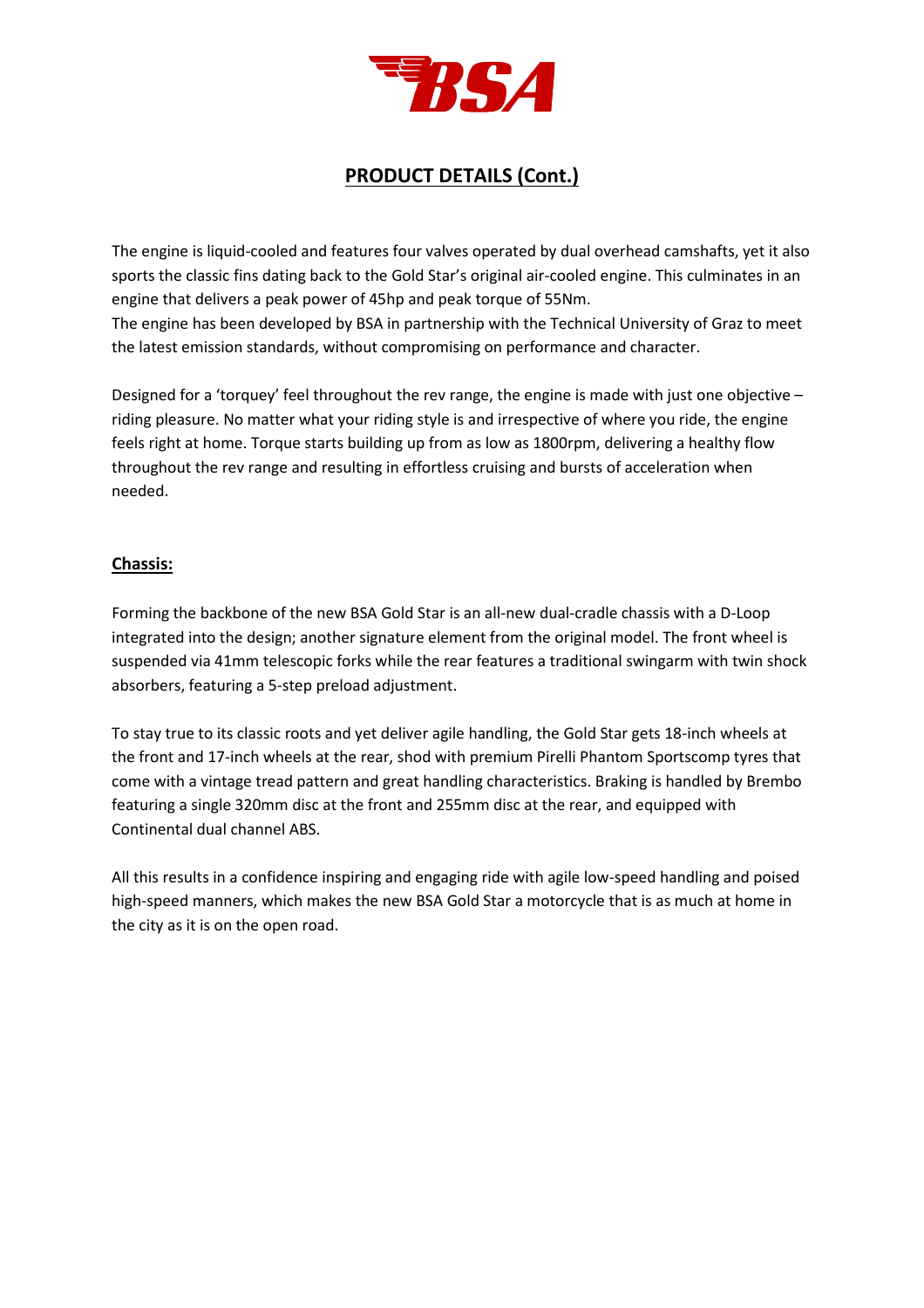

## **PRODUCT SPECIFICATION**

| <b>Vehicle Specifications</b> | <b>BSA Gold Star</b>                                                             |
|-------------------------------|----------------------------------------------------------------------------------|
| <b>Engine</b>                 |                                                                                  |
| Engine type                   | Liquid-cooled, single cylinder, DOHC, 4 valves per cylinder,<br>twin spark plugs |
| Engine capacity               | 652cc                                                                            |
| Compression ratio             | 11.5:1                                                                           |
| Max. torque                   | 55Nm@4000rpm                                                                     |
| Max. power                    | 45bhp@6000rpm                                                                    |
| Transmission                  | 5-speed                                                                          |
| Cooling system                | Liquid                                                                           |

| <b>Chassis</b> |                           |
|----------------|---------------------------|
| Frame type     | Tubular steel dual cradle |
| Swingarm type  | Twin-sided, tubular steel |

| <b>Suspension</b> |                                                     |
|-------------------|-----------------------------------------------------|
| Front             | 41mm telescopic forks                               |
| Rear              | Twin shock absorbers with 5-step adjustable preload |

| <b>Brakes</b> |                                                                   |
|---------------|-------------------------------------------------------------------|
| Front         | Single 320mm disc, Brembo two-piston floating calliper,<br>ABS    |
| Rear          | Single 255mm disc, Brembo single-piston floating calliper,<br>ABS |

| <b>Wheels &amp; Tyres</b> |                                       |
|---------------------------|---------------------------------------|
| Front tyre                | 100/90-18 Pirelli Phantom Sportscomp  |
| Front wheel               | 36-wire-spoke alloy rims 18 x 2.5"    |
| Rear tyre                 | 150/70-R17 Pirelli Phantom Sportscomp |
| Rear wheel                | 36-wire-spoke alloy rims 17 x 4.25"   |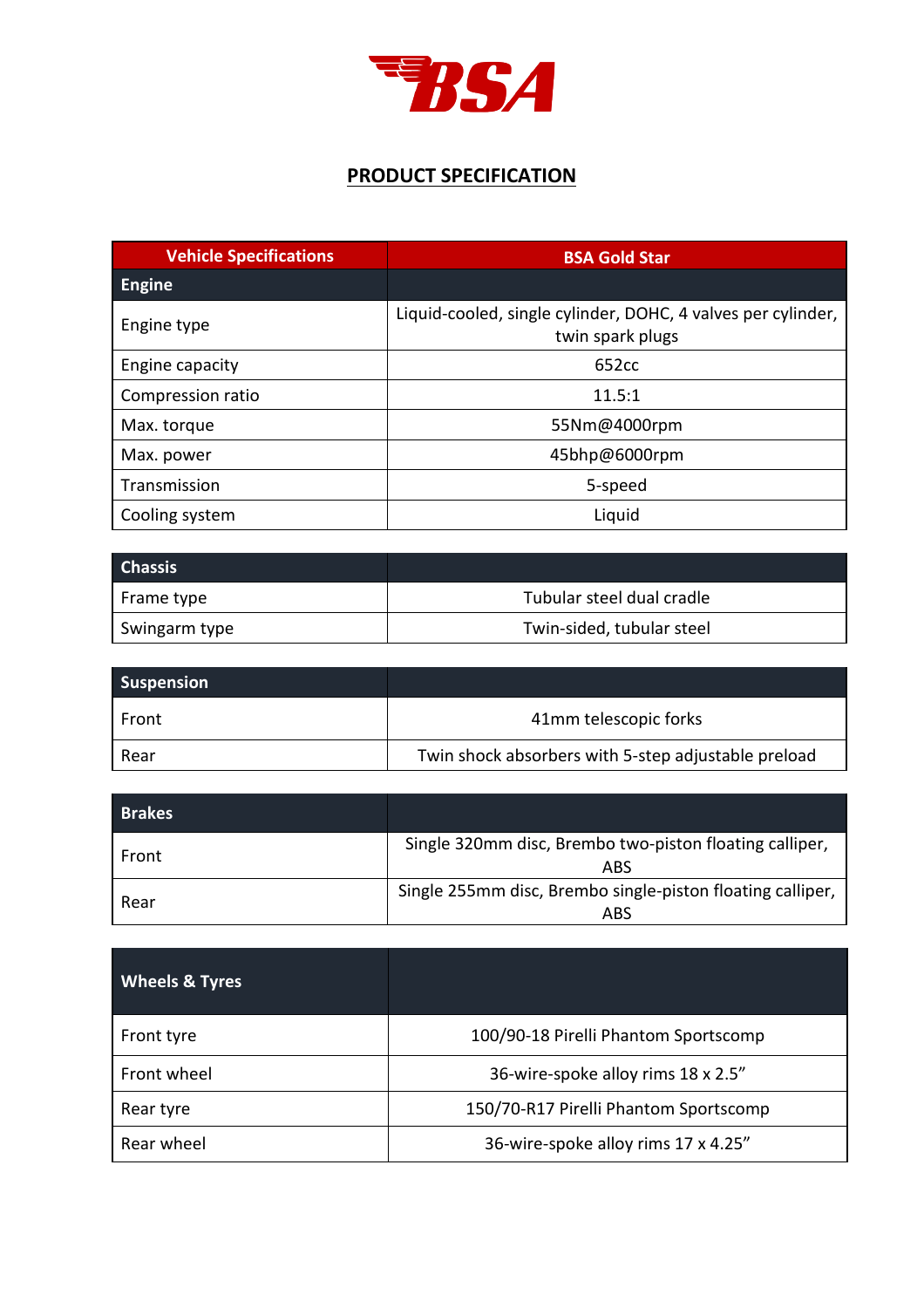

# **PRODUCT SPECIFICATION (Cont.)**

| <b>Vehicle Specifications</b> | <b>BSA Gold Star</b> |
|-------------------------------|----------------------|
| <b>Fuel Tank</b>              |                      |
| Total capacity                | 12 litres            |
| Fuel consumption              | 70.6 mpg (WMTC)      |

| Weight <sup>1</sup> |             |
|---------------------|-------------|
| Dry / Wet           | 198 / 213kg |

| <b>Dimensions</b> |              |
|-------------------|--------------|
| Wheelbase         | 1425mm       |
| Seat height       | 780mm        |
| Rake              | 26.5 degrees |

| <b>Electricals</b> |                                                                                                             |
|--------------------|-------------------------------------------------------------------------------------------------------------|
| Speedometer        | Twin-pod analogue speedometer and tachometer with<br>LCD multi-functional displays & separate tell-tale pod |
| <b>Battery</b>     | 12V-12Ah                                                                                                    |
| Headlamp           | Halogen 60/55W (H4)                                                                                         |
| Tail/Stop lamp     | LED tail lamp with Integrated licence lamp                                                                  |

| <b>Features</b>         | Dual-channel ABS (Continental)<br>A&S (Assist & Slipper) clutch<br>Engine immobiliser<br>Handlebar-mounted USB charger<br>12V socket (jacket heater) |
|-------------------------|------------------------------------------------------------------------------------------------------------------------------------------------------|
| <b>Service interval</b> | 6,200 miles                                                                                                                                          |